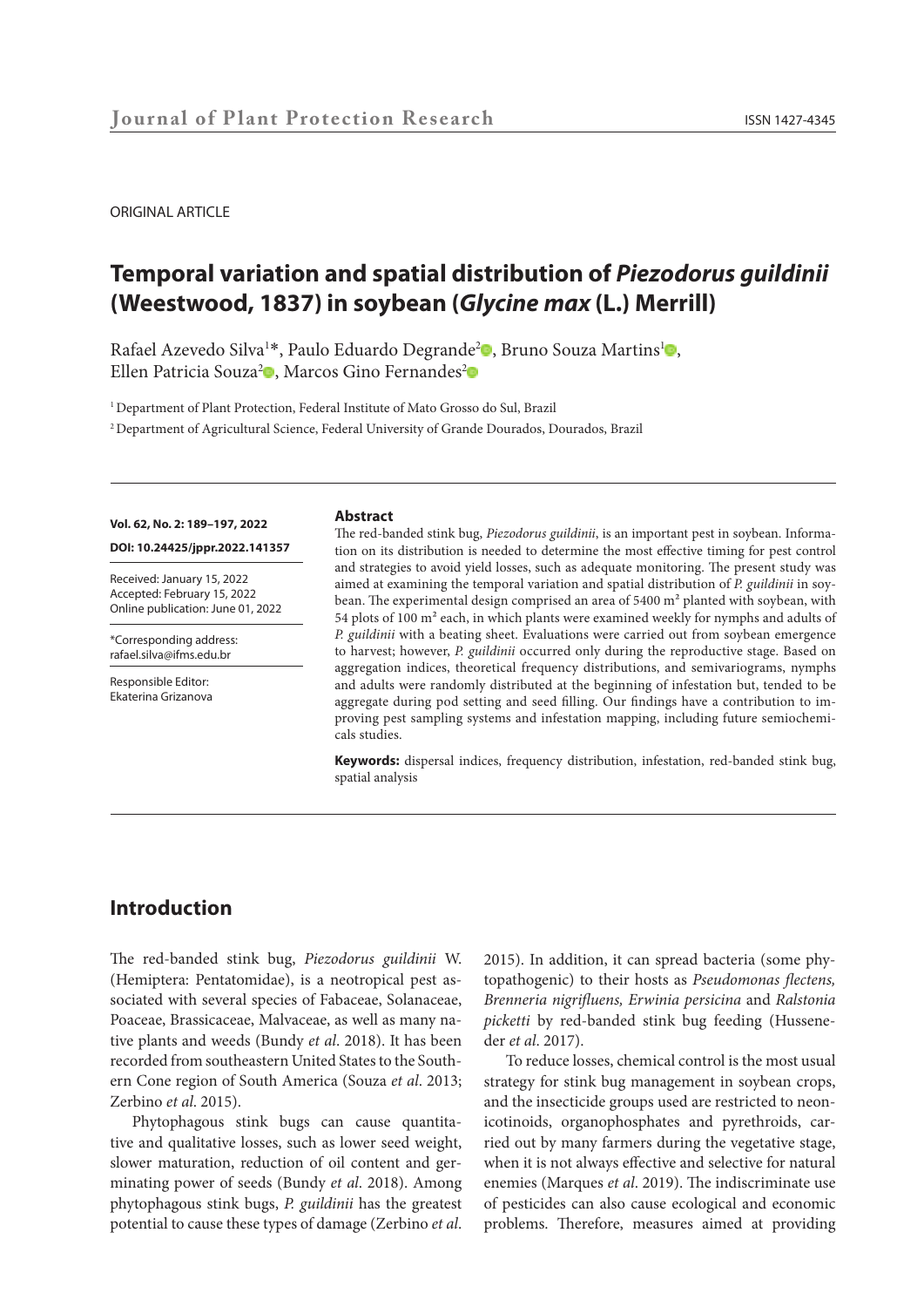guidelines for the use of insecticides are essential (Silva *et al*. 2021).

The establishment of reliable sampling is needed to define effective monitoring for an early assessment of pest populations, which is essential for effective pest control, as well as damage and time of occurrence (Cocco *et al*. 2014). Thus, characterizing the spatial distribution of *P. guildinii* is the first step to establish sampling plans to reduce sampling time and increase reliability (Grigolli *et al*. 2012), providing information on the occurrence of this pest in the field, when aggregation indices and theoretical frequency distribution present similar results (Fernandes *et al*. 2018).

Based on these results, the species distribution can be described as aggregate, random and uniform. However, for confirmation of this distribution it is necessary to know how to adjust theoretical frequency for each species and for each specific crop (Silva *et al*. 2021).

Although these indices provide information to characterize the distribution of a population, they disregard the spatial location of sampling points, not differentiating distinct spatial patterns. In addition, they are dependent on sample size (Liebhold *et al*. 1993). However, geostatistics is a complementary tool that provides quantitative descriptions of natural variables distributed in space or in time and space, making it possible to quantify spatial dependence among samples collected in the field and constructing maps from these dependencies (Liebhold *et al*. 1993).

In view of the above, information on spatial distribution is the first step to assist in the decision-making process of pest control and provide guidelines for insecticide application when needed for application in specific sites in the field (Silva *et al*. 2021). Therefore, the present study was aimed at examining the temporal variation and spatial distribution of *P. guildinii* in soybean.

# **Materials and Methods**

The study was carried out under field conditions at the Federal Institute of Mato Grosso do Sul, located in the municipality of Nova Andradina/MS-Brazil, during the 2018–2019 crop season, coordinates 22°04'48.4" and S 53°27'58.7" W.

The perimeter of the area was delimited with a global positioning system (GPS), with interface for a Pocket PC. Each plot had a planting area of  $10 \times 10$  m, thus comprising 100 m², with 54 sample plots, giving a total planting area of 5,400 m².

The experimental field was planted with the cultivar SWBriza® on 17 October 2018, with a spacing of 0.45 m between rows, resulting in 13 plants per linear meter. Diseases and weeds were managed according to recommendations for the crop.

The characterization of the developmental stages of soybean plants followed Matsuo et al. (2015) by dividing into vegetative (V1 to Vn) and reproductive (R1 to R8) stages.

A population survey of the red-banded stink bug was carried out weekly from V2 until harvest with a white beating sheet. After quickly putting the beat cloth on the ground, the plants were vigorously shaken to dislodge the stink bugs onto the beat cloth for enumeration. Two points were taken at each plot, corresponding to 1 m²/plot, when nymphs and adults of *P. guildinii* were visually counted.

Insects were observed in nine of the 15 evaluations, between 55 days after emergence (*DAE*) and 112 *DAE*, and the number of nymphs and adults counted were used to mathematically describe the distribution of the stink bug population, based on the mean, variance, and aggregation indices.

The aggregation indices used for *P. guildinii* were variance/mean ratio, Morisita index, and exponent *k* of the negative binomial (Fernandes *et al*. 2018). In addition, theoretical frequency distributions (Poisson, negative, and positive binomial distributions) were used, as described by Fonseca *et al*. (2017).

To visualize the calculated statistical models, surface maps were constructed by using the Inverse Distance Weighting (IDW) for data exhibiting a nugget effect. Data without a nugget effect were submitted to geostatistical analysis by using semivariograms, from which models were adjusted for interpolation of population data and subsequent construction of maps generated by kriging (Carvalho *et al*. 2015). The analysis of semivariograms, kriging, and the construction of surface maps were carried out with the software Gamma Design GS+. Surface maps thus describe the density of stink bugs in the experimental field.

# **Results**

### **Temporal variation of** *Piezodorus guildinii*

Throughout this study, 487 specimens of *P. guildinii* (nymphs + adults) were recorded. Figure 1 illustrates the population dynamics of this stink bug in soybean. Assessments were carried out from emergence to crop harvest. The infestation began with the first soybean flowers (R1), 55 *DAE*, and increased to 2.98 stink bugs/m² (R7) at 105 *DAE*. However, despite the population decrease in the following evaluation (R8), the mean remained at 1.5 stink bugs/m².

### **Dispersion indices**

The mean, variance, and aggregation indices [variance/mean ratio (*I*), Morisita index (*Iδ*), and exponent *k*) were presented in Table 1. Based on aggregation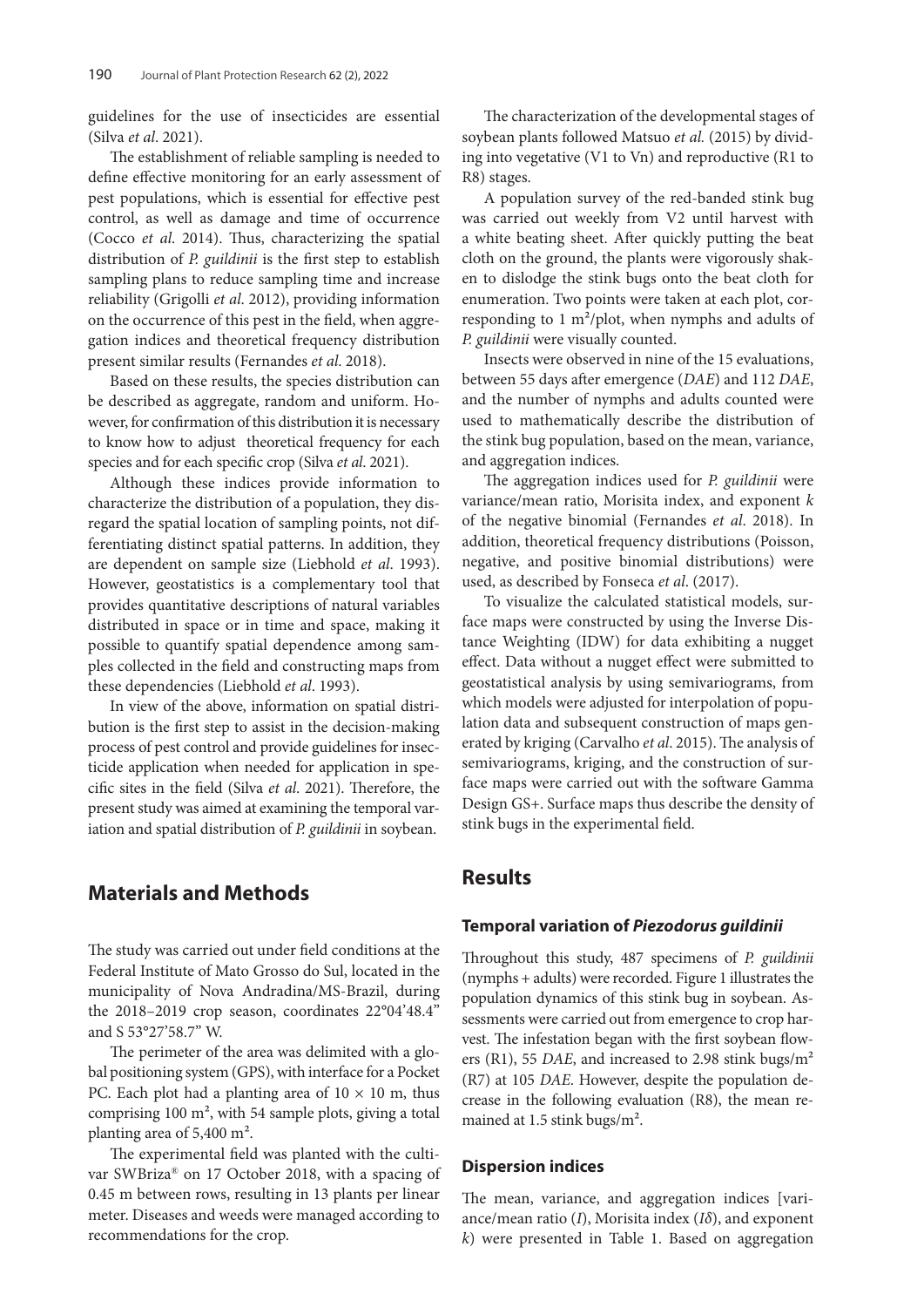

**Fig. 1.** Temporal variation of *Piezodorus guildinii* in soybean with time. Nova Andradina-MS, Brazil

indices, variance/mean ratio (*I*), the distribution of *P. guildinii* was random in all evaluations. However, based on the *Iδ*, the population was randomly distributed at 91 and 105 *DAE*, but aggregate at 70, 77, 84, 98, and 112 *DAE*. According to the exponent *k* of the Negative Binomial (Table 1), the evaluations at 55, 63, 91, and 105 *DAE* indicated a uniform distribution. However, in the remaining evaluations (70, 77, 84, 98, and 112 *DAE*), the distribution of the population was aggregate.

#### **Frequency distribution**

The chi-square values indicated that the *P. guildinii*  population fitted with three models of theoretical frequency distributions (Table 2); twice for the Poisson distribution (84 and 91 *DAE*), twice for the binomial negative distribution (84 and 91 *DAE*), and once for the positive binomial distribution (91 *DAE*). In ecological statistics, the best fit was characterized by frequency distributions with the lowest chi-square value.

In the present study, the number of frequency classes from *P. guildinii* was insufficient to detect the distribution of stink bugs at 55 and 63 *DAE*, due to

**Table 1.** Phenology, time of evaluation (in days after emergence, *DAE*), mean infestation and dispersion indices of *Piezodorus guildinii* in soybean, Nova Andradina-MS, Brazil

| Phenology        | DAE | $\dot{m}$ | $S^2$ |           | Iδ                       | k           | $\chi^2$ |
|------------------|-----|-----------|-------|-----------|--------------------------|-------------|----------|
| R <sub>1</sub>   | 55  | 0.05      | 0.05  | $0.96$ ns | $\overline{\phantom{0}}$ | $-1.47$ un  | 53.00    |
| R <sub>2</sub>   | 63  | 0.09      | 0.08  | $0.93$ ns | -                        | $-1.23$ un  | 51.00    |
| R <sub>3</sub>   | 70  | 0.16      | 0.02  | $1.06$ ns | $1.56*$                  | $2.55$ ag   | 59.44    |
| R <sub>4</sub>   | 77  | 0.25      | 0.30  | $1.20$ ns | $1.85*$                  | $1.25$ ag   | 66.00    |
| R <sub>5</sub>   | 84  | 0.39      | 0.50  | $1.27$ ns | $1.70*$                  | $1.48$ ag   | 69.64    |
| R <sub>5.4</sub> | 91  | 1.02      | 0.70  | $0.34$ ns | $0.32$ ns                | $-3.26$ un  | 23.00    |
| R <sub>6</sub>   | 98  | 2.33      | 3.03  | $1.30$ ns | $1.07*$                  | 7.782 ag    | 63.61    |
| R <sub>7</sub>   | 105 | 2.98      | 2.38  | $0.80$ ns | $0.93$ ns                | $-14.81$ un | 43.92    |
| R <sub>8</sub>   | 112 | 1.52      | 1.89  | $1.25$ ns | $1.16*$                  | $6.18$ ag   | 68.51    |

\*significant at the 5% level with the chi-square test; ag– aggregate; un – uniform; ns – not significant; *m .* – mean; *S2* – variance; *I* – variance/mean ratio; *Iδ* – Morisita index; *k –* exponent *k*; *χ*² – chi-square

Phenology *DAE* Poisson Negative binomial Positive binomial *χ<sup>2</sup> df* (nc-2) *χ<sup>2</sup> df* (nc-3) *χ<sup>2</sup> df (*nc-3) R1 55 0.002 0 0.001 *i* 0.001 *i* R2 63 0.012 0 0.001 *i* 0.033 *i* R3 70 0.828 ns 1 0.039 *i* 0.340 *i* R4 77 0.162 ns 1 0.917 0 0.258 *i* R5 84 7.441\* 1 7.096\* 1 26.426 0 R5.4 91 33.912\* 3 9.837\* 1 26.274\* 2 R6 98 4.897 ns 5 1.515 ns 4 7.714 ns 3 R7 105 10.504 ns 5 6.663 ns 4 9.282 ns 6 R8 112 6.364 ns 4 3.024 ns 3 6.677 ns 2

**Table 2.** Chi-square test of adherence (χ<sup>2</sup>) to the theoretical frequency distributions of Poisson, negative binomial, and positive binomial of *Piezodorus guildinii* throughout time (in days after emergence, *DAE*) in soybean, Nova Andradina-MS, Brazil

\*significant at the 1% level; *i* – insufficient number of classes; ns – not significant at the 5 and 1% level; nc – number of classes; *df* – degrees of freedom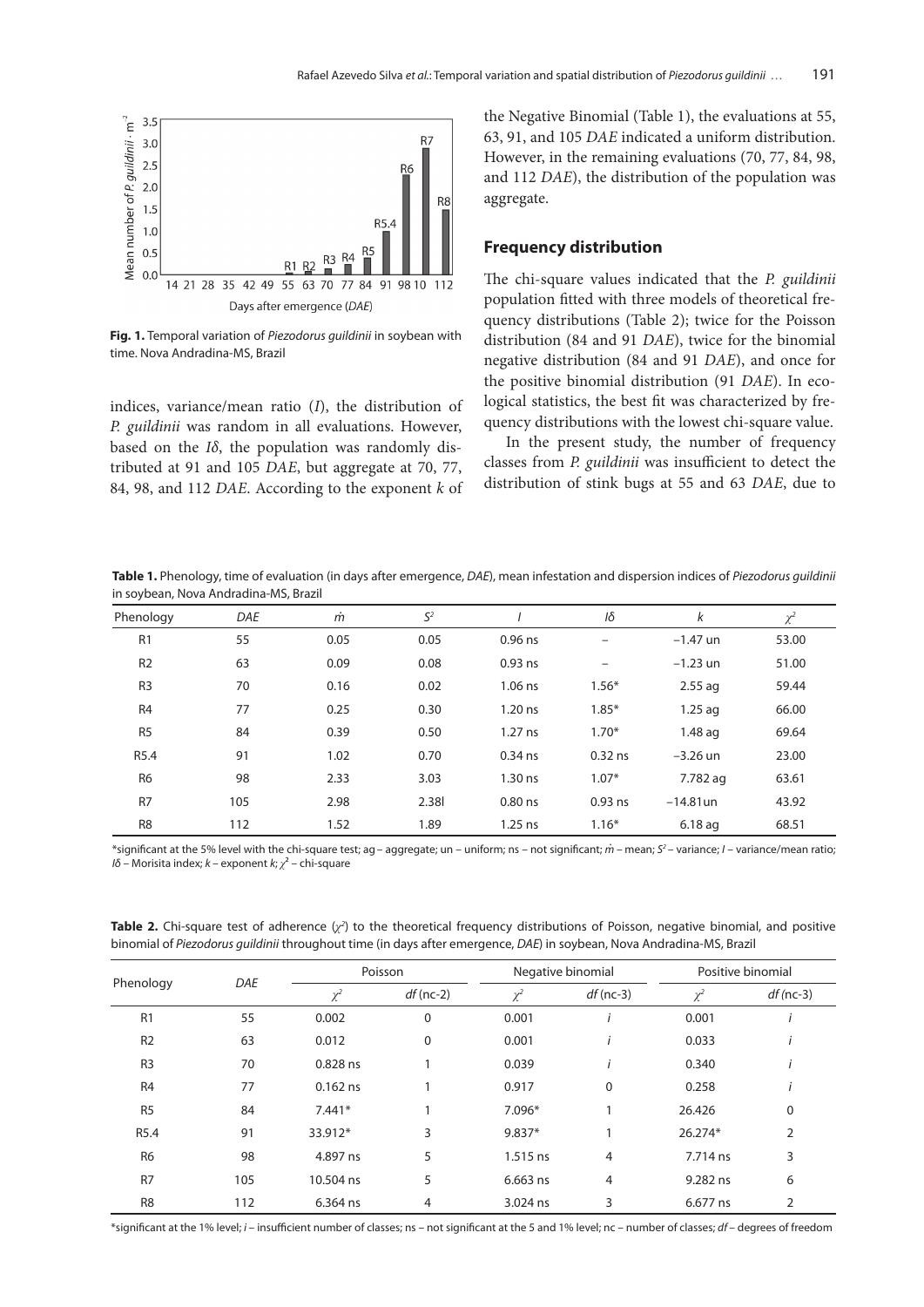the low occurrence of this species in these periods. However, based on Table 2, the distribution pattern of *P. guildinii* at 70 and 77 *DAE* adjusted only to the Poisson distribution but, in the following evaluations, the best fit was the negative binomial distribution (84, 91, 94, 105, and 112 *DAE*). According to the theoretical frequency distribution at the beginning of the stink bug infestation, *P. guildinii* was randomly distributed but, from seed filling until harvest, the distribution was aggregate.

#### **Spatial analysis**

Surface maps illustrate the patterns described by aggregation indices and theoretical frequency distributions. These patterns are of fundamental importance to define guidelines for the management of this pest under field conditions.

Geostatistical analysis (Table 3) revealed that the spherical model was the best fit for the data, as the range of spatial dependence (*a*) throughout the evaluations varied between 31.4 m at 77 *DAE* and 16.2 m at 98 *DAE*. With these data the aggregation area from *P. guildinii* ( $a = π$ .  $r^2$ , where  $r = a$ ) was estimated. In the present study, it ranged from 3,907 m² at 77 *DAE* to 824 m² at 98 *DAE*.

The adjustments to the models were obtained for most evaluations, except for 55, 63, 70, and 112 *DAE* (Table 3 and Fig. 2), when a pure nugget effect was observed, which means there was no spatial dependence among the sampled insects, and the infestation was random. In addition, the parameters of the semivariogram were adjusted based on the models that provided the highest values of coefficient of determination  $(r^2)$ , ranging between 0.98 and 0.34 (Table 3).

The  $C_0 / (C_0 + C)$  ratio corresponds to the estimate of the degree of randomness from samples. In the present study, the values varied between 0 and 0.22, indicating that the maximum variation between the samples was 22%.

After the adjustment of semivariograms, kriging interpolation was carried out, but, not when plants were



**Fig. 2.** Semivariograms for the *Piezodorus guildinii* population in (A – 55 *DAE*; B – 63 *DAE*; C – 70 *DAE*; D – 77 *DAE*; E – 84 *DAE*; F – 91 *DAE*; G – 98 *DAE*; H – 105 *DAE*; I – 112 *DAE*) in soybean. Nova Andradina-MS, Brazil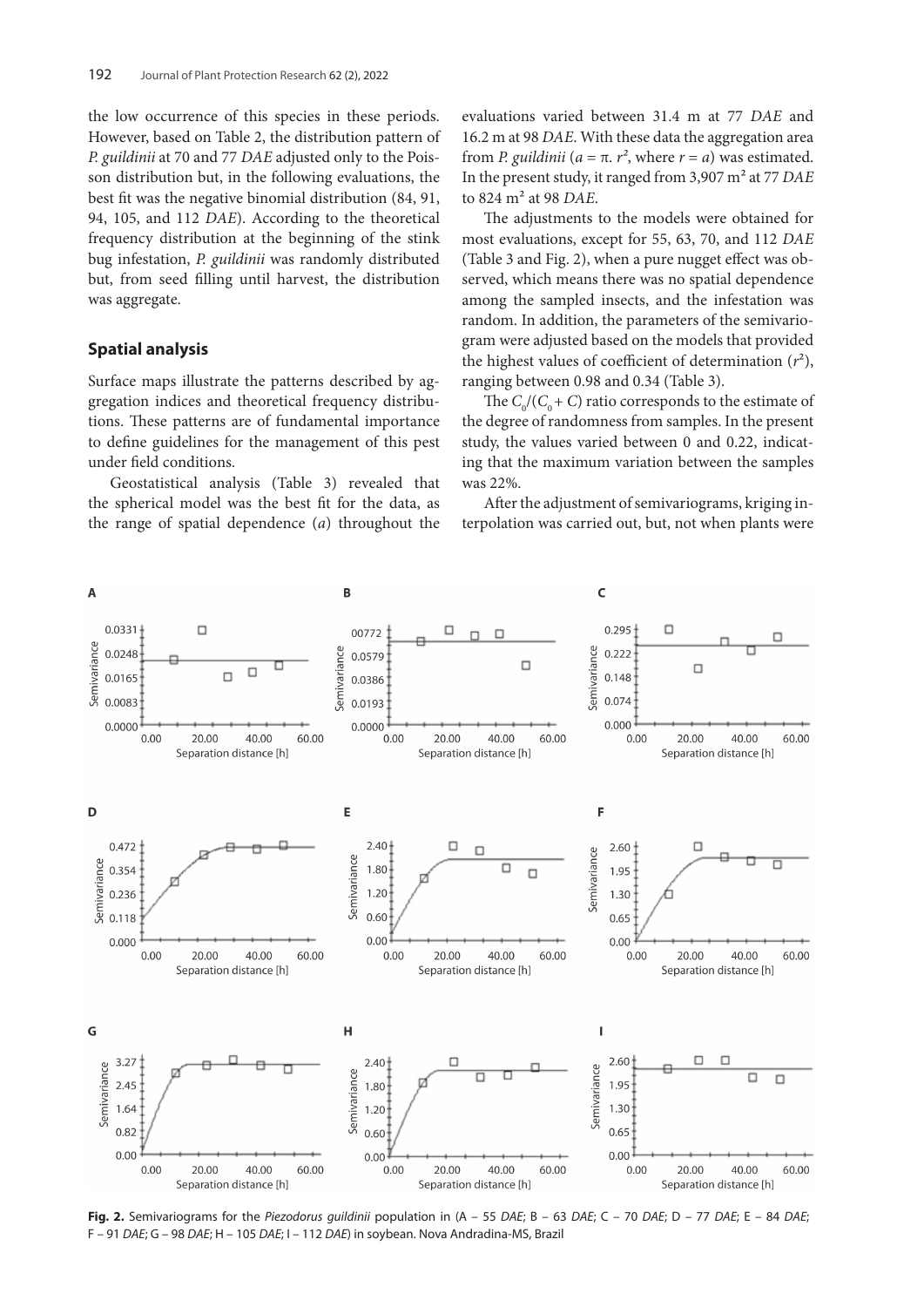| <b>DAE</b> | $C_{_{0}}$ | $C_{0} + C$              | $C_0/(C_0 + C)$ | $a$ [m] | $r^2$                    | Area $[m^2]^*$    | Mathematical<br>model |
|------------|------------|--------------------------|-----------------|---------|--------------------------|-------------------|-----------------------|
| 55         | 0.02       | -                        |                 | -       |                          |                   | nugget effect         |
| 63         | 0.07       | $\overline{\phantom{0}}$ |                 | -       |                          |                   | nugget effect         |
| 70         | 0.24       | $\overline{\phantom{0}}$ | $\qquad \qquad$ | -       | $\overline{\phantom{0}}$ | $\qquad \qquad -$ | nugget effect         |
| 77         | 0.10       | 0.46                     | 0.22            | 31.4    | 0.98                     | 3097              | spherical             |
| 84         | 0.05       | 0.62                     | 0.08            | 21.3    | 0.34                     | 1425              | spherical             |
| 91         | 0.01       | 0.35                     | 0.03            | 25.4    | 0.82                     | 2026              | spherical             |
| 98         | 0.08       | 3.09                     | 0.02            | 16.2    | 0.57                     | 824               | spherical             |
| 105        | 0.00       | 2.18                     | 0.00            | 17.7    | 0.46                     | 984               | spherical             |
| 112        | 2.35       | $\overline{\phantom{0}}$ |                 | -       | $\overline{\phantom{0}}$ |                   | nugget effect         |

**Table 3.** Estimates for semivariogram parameters of the spatial distribution of *Piezodorus guildinii* in soybean. Nova Andradina-MS, Brazil

 $C_0$  – nugget;  $C_0$  + *C* – sill; *a* – range

 $*$ area calculated as  $\pi \cdot r^2$ , where  $\pi$  – 3.1416 and  $r$  – a [m]

at 55, 63, and 70 *DAE*. However, to understand the dynamics of *P. guildinii* in the field, Inverse Distance Weight interpolation was carried out for the abovementioned dates. Temporally, no infestation was observed in soybean plants until 49 *DAE* (Fig. 1). Starting at 55 *DAE* (Fig. 3A), an infestation was observed

on the eastern side of the experimental field, where it remained until 63 *DAE* (Fig. 3B). The distribution was characterized as random and the infestation occurred on the field edge in both evaluations, confirming the results obtained by aggregation indices and frequency distributions (Tables 1–3).



**Fig. 3.** Surface maps based on the Inverse Distance Weighting (A – 55 *DAE*; B – 63 *DAE*; I – 112 *DAE*) and kriging (C – 70 *DAE*; D – 77 *DAE*; E– 84 *DAE*; F – 91 *DAE*; G – 98 *DAE*; H – 105 *DAE*) of the spatial distribution of *P. guildinii* in soybean. Nova Andradina-MS, Brazil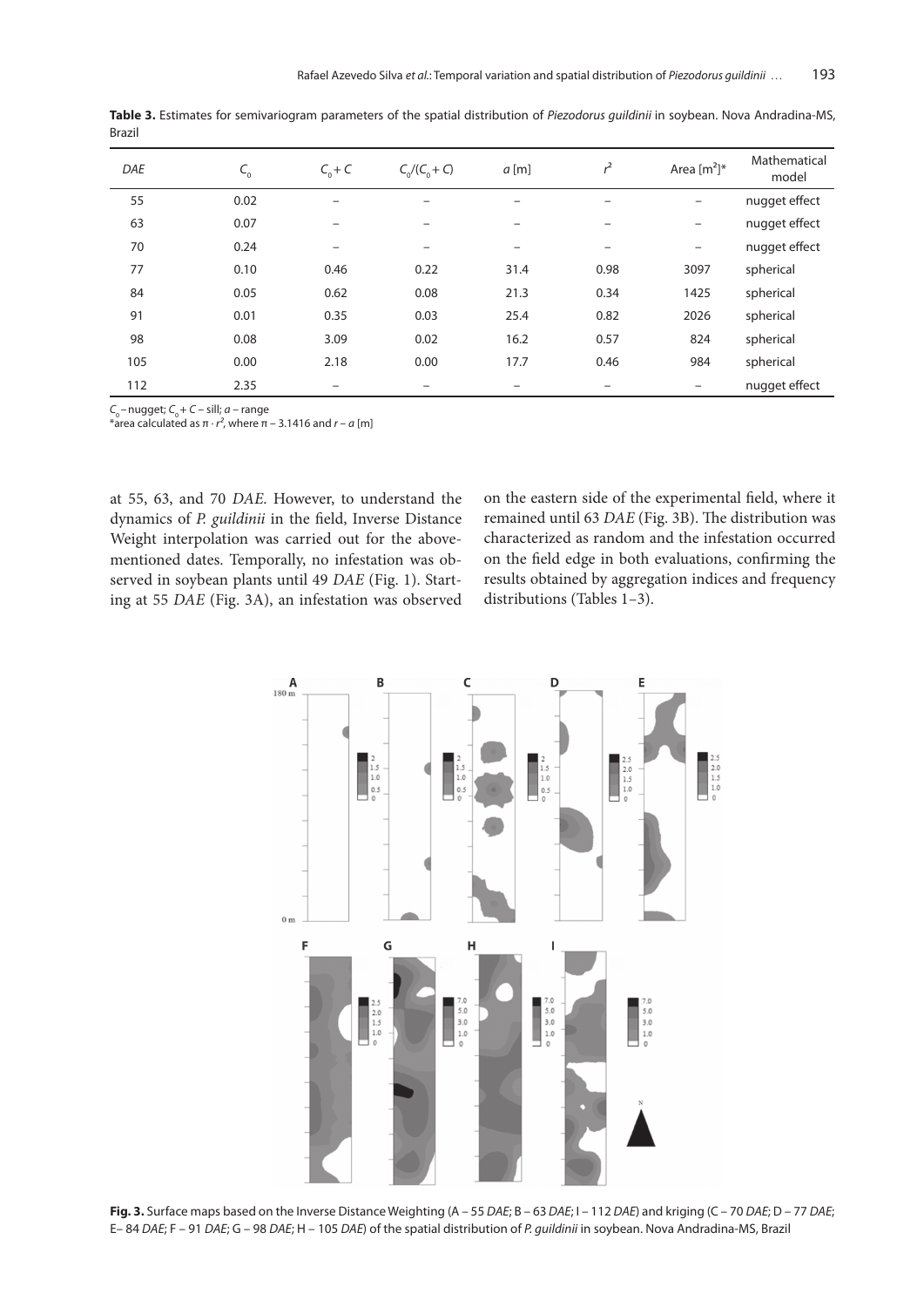At 70 *DAE*, stink bugs dispersed to the entire experimental area (Fig. 3C) however, the mean infestation remained relatively low (0.16 stink bugs/m²). The distribution of *P. guildinii* in the field was considered to be random and confirmed by frequency distributions (Table 2), according to estimates of the parameters from the semivariogram (Table 3).

As pods completed their development at 77 *DAE* (R4), an aggregation of *P. guildinii* was observed on the west side of the experimental field (Fig. 3D), and at some points there was more than one stink bug/m². However, as observed at 70 *DAE*, the mean infestation was low (0.25 stink bugs/m²) and random.

At 84 *DAE*, at the beginning of seed filling (R5), the population did not rise much  $(0.39 \text{ stink bugs/m}^2)$ proportionally compared to the previous evaluations. However, the aggregation on the west side of the field increased and the population dispersed to other points in the experimental field (Fig. 3E). At this evaluation, stink bug distribution best fitted to the negative binomial model (Table 2), and thus was characterized as aggregate. This was also confirmed by the  $C_0/(C_0 + C)$ ratio (Table 3), with a value below 25%, an indication of strong aggregation.

In subsequent evaluations, a large increase in the *P. guildinii* population was observed, reaching a mean of 2.98 stink bugs/m² (105 *DAE*). In these evaluations, the distribution was aggregate at 91 (Fig. 3F), 98 (Fig. 3G), and 105 *DAE* (Fig. 3H), confirming the results obtained for the frequency distribution (Table 2) and the estimates for the parameters of semivariogram (Table 3), which also indicated an aggregate distribution.

 In the evaluation in R8 (112 *DAE*), however, due to the population decrease, geostatistics was not able to detect a spatial dependence among samples, which indicated a random infestation, contrary to what the aggregation indices and theoretical frequency distributions would suggest.

## **Discussion**

This study, which described the occurrence of *P. guildinii* in soybean, confirmed its status as one of the main pests in this crop. This stink bug has often been reported in South and Central America as one of the main soybean pests (Zerbino *et al*. 2015). In this analysis, this insect was observed only when soybean plants began flowering, demonstrating its preference for reproductive structures (flowers, pods, and seeds). Furthermore, a prominent increase was observed after pod setting and seed filling. Based on frequency distributions and spatial analysis, the distribution of *P. guildinii* was random at the beginning of infestation, tending to aggregate after pod setting.

### **Temporal variation of** *Piezodorus guildinii*

The occurrence of *P. guildinii* in soybean began during flowering (R1) and increased over time. The highest occurrence was observed when plants reached the phenological stage R7 (105 *DAE*). This is in accordance with the results of Defensor *et al*. (2020), who observed a predominant infestation of *P. guildinii* in soybean during the reproductive period, with the largest number of sampled individuals observed at the end of the soybean cycle.

More frequent occurrence which began during seed filling might have been due to the presence of more suitable structures for the development of stink bugs (pods and seeds), as *P. guildinii* was highly attracted to soybean areas during flowering and at the beginning of seed filling. However, the highest occurrence was usually observed at the end of seed filling (Musser *et al*. 2011). In addition, *P. guildinii* is known to actively move around soybean areas, even during the reproductive stage, explaining the population increase with time (Olson *et al*. 2011).

Molina *et al*. (2012), studied the behavior of *P. guildinii* when selecting soybean pods and observed that nymphs were strongly attracted to mature pods (R7 and R8). However, Panizzi and Alves (1993) reported a high mortality of nymphs when fed during the phenological stage R8. This might be explained by the hardness and density of hairs on pods, as well as a high rate of lignin (Saes Zobiole *et al*. 2010).

It should be pointed out that in this study, during the most vulnerable time of the attack of *P. guildinii*, the infestation remained above the level of economic damage (one stink bug for seed production or two for grain production/m) (Panizzi *et al*. 2012). Moreover, due to the rapid reproduction in soybean observed in this study, in which from R5 to R5.4, the mean infestation increased nearly threefold, attention is recommended when monitoring this insect-pest, using intervals of no more than 7 days between evaluations.

### **Dispersion indices**

As the experimental area was not surrounded by other fields planted with soybean, movement between fields was not reported in this analysis. Therefore, no aggregation pattern was observed at the beginning of the common infestation, mainly in areas sown late with soybean, which can serve as shelter, feeding, and reproduction sites of migrant stink bugs (Silva *et al*. 2021)

For the variance/mean ratio index, the distribution of *P. guildinii* can be described as random, mainly due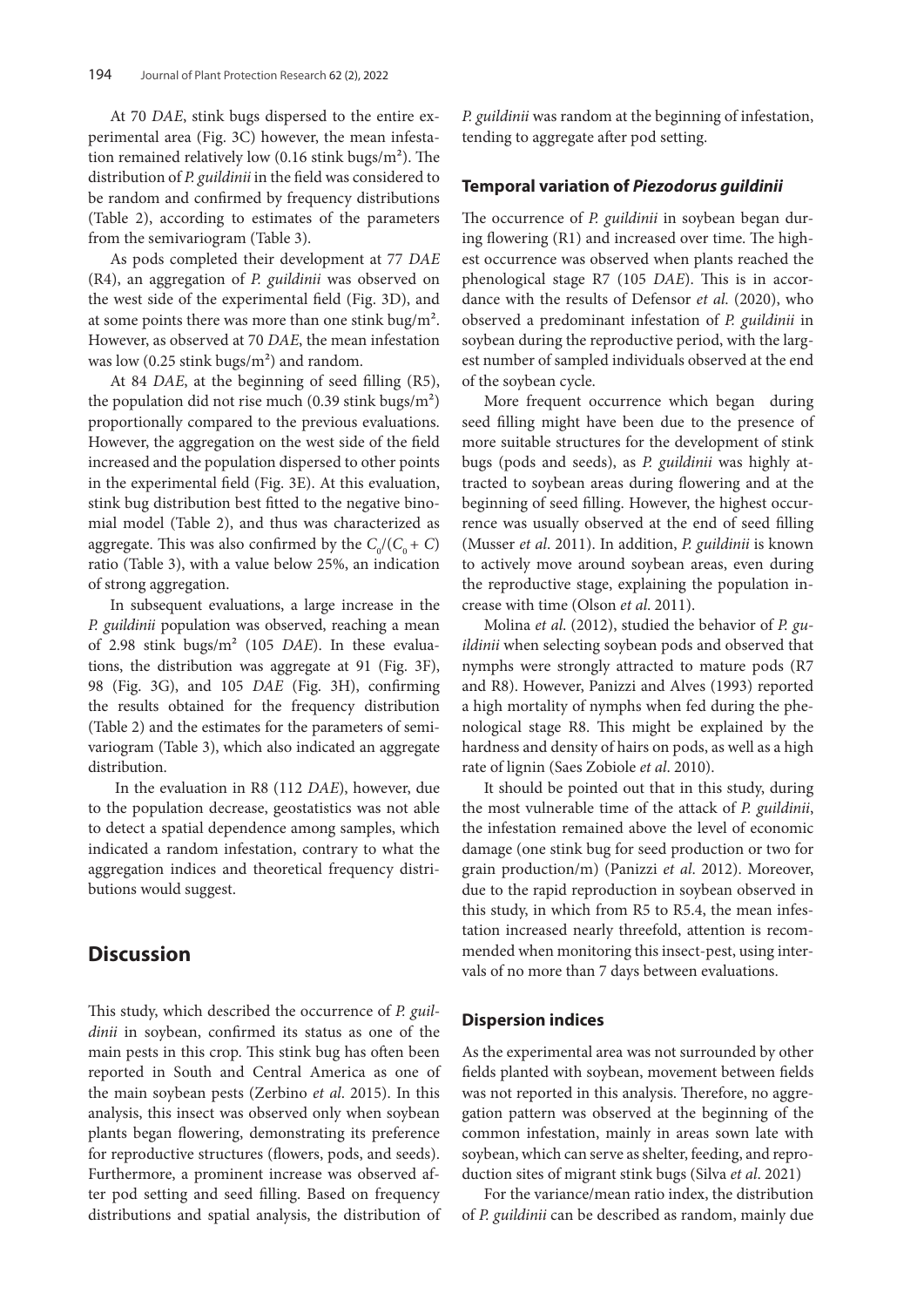to the low incidence of this insect in the field compared to the number of sampling points. Souza *et al.* (2018) obtained similar results for this index of *Euchistus heros* F. (Hemiptera: Pentatomidae), under conditions similar to those in the present study.

According to the *Iδ,* most evaluations had values higher than one, confirming that the distribution of *P. guildinii* in soybean was aggregate. Regarding the exponent *k* of the negative binomial, the result was in agreement to those obtained for the *Iδ*, in which in most evaluations, the population was aggregate throughout the development of soybean. These results also corroborate those obtained by Fernandes *et al*. (2018), on phytophagous stink bugs in soybean and Fonseca *et al.*  (2017) on *Edessa meditabunda* F. (Hemiptera: Pentatomidae) in *Bt* and non-*Bt* soybean.

#### **Frequency distribution**

According to the theoretical frequency distributions (Table 2), the distribution of *P. guildinii* was random at the beginning of the infestation and aggregate from pod setting to harvest.

Infestation in soybean areas by stink bugs usually occurs on field edges due to migration from one soybean area to another or from alternative hosts. In this study, on the west side of the experimental field there was an area planted with *Crotalaria* sp. which was in advanced developmental stages. This plant is considered to be a reproductive host of *P. guildinii* (Bundy *et al*. 2018). The movement and spatial distribution of insects can therefore occur for reproductive purposes, in response to meteorological changes, such as temperature, humidity, wind, luminosity, aggregation pheromones or the presence of neighboring host plants, and the availability of new feeding sources (Tillman and Cottrell 2016).

As soybean plants develop, they become more nutritionally suitable for stink bugs, resulting in a population increase during seed filling and maturation (Fonseca *et al.* 2017). Consequently, an aggregate distribution pattern of *P. guildinii* was observed, corroborating Fonseca *et al.* (2017) who reported similar results for *E. meditabunda* in soybean.

Thus, when the spatial arrangement is random, any size of sampling unit is equally efficient for detecting the population distribution. Its efficiency is defined by the number of sampling points, and large samples are recommended in populations with random distribution (Fernandes *et al.* 2003). However, when spatial distribution is aggregate, a larger number of sample units were required than for any other type of spatial distribution during the monitoring process. In addition, the number of samples is extremely important, since within the complex of phytophagous stink bugs, *P. guildinii* has the greatest potential for damage (Zerbino *et al*. 2015).

Our study described the occurrence and spatial distribution of *P. guildinii* in soybean to assist in the decision-making process to control this insect pest. In addition, it provided the framework for the development of a sequential sampling process to reduce sampling time, especially in regions that lack monitoring in large soybean growing areas (Allen 2014).

### **Spatial analysis**

The areas with the highest infestation densities of *P. guildinii* were identified with distribution maps. Adjustment to the spherical model occurred in most evaluations, except for 55, 63, 70, and 112 *DAE*. This can be due to two factors: random pest distribution on these dates or distances from sampling points that were greater than what was necessary for the detection of spatial dependence. As the variance was lower than the mean at 55, 63, and 70 *DAE*, the distribution was considered random. However, at 112 *DAE*, the variance was greater than the mean, thus the distribution was characterized as aggregate. However, spatial dependence was not observed, because the distance between samples was too large (Carvalho *et al*. 2015).

A pure nugget effect is commonly reported in entomological studies, since spatial dependence can occur on a scale smaller than that carried out in some studies (Liebhold *et al*. 1993). However, on dates when the nugget effect was not observed, the  $C_0/(C_0 + C)$  ratio (Table 3) indicated that the maximum variation in the samples was 22%, suggesting that the spatial dependence among samples was high.

Data obtained allowed for the creation of maps (Fig. 3) and the estimation of the spatial dependence of samples. Based on IDW (Figs 3A, B and C), the initial infestation occurred on the edge, which is an infestation pattern commonly observed for stink bugs in the field, as reported in several studies (Weber *et al*. 2018; Silva *et al*. 2021).

Starting at 77 *DAE*, the spatial dependence among samples increased and kriging was thus applied, indicating a strong aggregation of the sampled population, such as in those with a level of economic damage higher than that indicated for stink bugs in soybean, which is approximately one to two stink bugs/m (Panizzi *et al*. 2012).

Kriging maps can be very useful for analyzing the dynamics of a given variable in the field over time. In our study, these maps were used to observe the movement of *P. guildinii* from the surrounding areas to the center throughout the soybean phenology. As pods developed, the population increased and forced the dispersion of stink bugs to search for new plants for feeding (Reisig *et al*. 2015).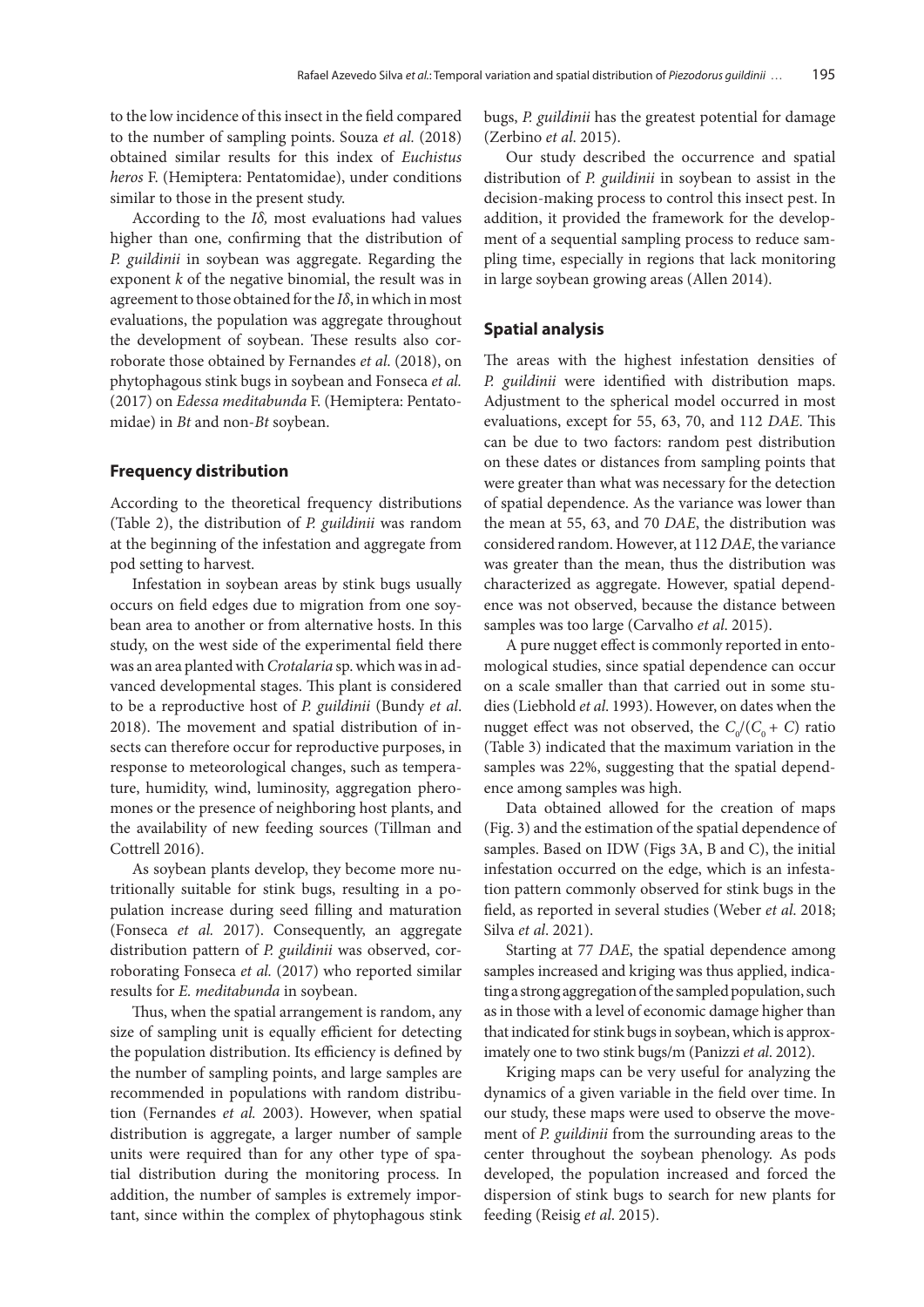These results suggest the control of *P. guildinii* only on the field edge at the beginning of the infestation until pod setting. However, after that and especially during seed filling, the sampling effort needs to be intensified to evaluate the behavior of this pest in the field, since the population was aggregate and in high density. Combined, these could result in major losses in largescale farming.

Our findings indicated that usage of geostatistics was feasible to evaluate the spatial distribution of *P. guildinii* and define sampling plans, aiming at developing guidelines for the management of this stink bug. However, more studies are needed to define this parameter, because at the beginning of the infestation, it was not possible to detect spatial dependence among the samples. Moreover, only one experimental area was analyzed, as there are several *Bt* and non-*Bt* soybean varieties, cultivated in the most diverse environments, which are known to interfere in the spatial distribution of stink bugs.

# **Conclusions**

In soybean, *P. guildinii* occurred only during the reproductive stage of plants. Regarding aggregation indices, the spatial distribution was random at the beginning of the infestation but, tended to become aggregate after pod setting. The theoretical frequency distribution of this species was best described by the negative binomial distribution.

The use of geostatistics, therefore, is a viable tool to describe the aggregate spatial distribution of *P*. *guildinii* in soybean in an experimental area, with an aggregation radius ranging between 16.2 and 31.4 m.

### **Acknowledgements**

We wish to thank IFMS for logistical support and aid in cultural management.

#### **References**

- Allen C.T. 2014. Integrated pest management in the southern United States of America: changing technology and infrastructure – Implications for the future. p. 99–152. In: "Integrated Pest Management, Experiences with Implementation, Global Overview" (R. Peshin, D. Pimentel, eds.). Springer. New York, USA.
- Bundy C.S., Perring T.M., Reed D.A., Palumbo J.C., Grasswitz T.R., Jones W.A. 2018. *Piezodorus guildinii* (Westwood). p. 425–451. In: "Invasive Stink Bugs and Related Species (Pentatomoidea): Biology, Higher Systematics, Semiochemistry, and Management" (J.E. McPherson, ed.). CRC Press. Boca Raton, USA.
- Carvalho J.H.S., Barbosa J.C., Yamamoto P.T., Bicalho I.B. 2015. Spatial distribution of citrus fruit borer, *Gymnandrosoma*

*aurantiana* (Lima, 1927) (Lepidoptera: Tortricidae), on citrus by using geostatistics. Revista Brasileira de Fruticultura 37 (3): 600–609. DOI: 10.1590/0100-2945-114/14

- Cocco A., Serra G., Lentini A., Deliperi S., Delrio G. 2014. Spatial distribution and sequential sampling plans for *Tuta absoluta* (Lepidoptera: Gelechiidae) in greenhouse tomato crops. Pest Management Science 71 (9): 1311–1323. DOI: 10.1002/ps.3931
- Defensor M.O., Gonring A.H.R., Borges L.F., Plata-Rueda A., Martínez L.C., Fernandes F.L. 2020. Population dynamics of stink bugs (Heteroptera: Pentatomidae) associated at various soybean phenological stages. Journal of Plant Diseases and Protection 127 (5): 719–723. DOI: 10.1007/s41348-019 -00298-6
- Fernandes O.D., Parra J.R., Neto A.F., Pícoli R., Borgatto A.F., Demétrio C.G. 2003. Effect of the genetically modified corn MON810 on fall armyworm *Spodoptera frugiperda* (J.E. Smith, 1797) (Lepidoptera: Noctuidae). Revista Brasileira de Milho e Sorgo 2 (02): 25–35.
- Fernandes M.G., Costa E.N., Cavada L.H., Mota T.A., da Fonseca P.R.B. 2018. Spatial distribution and sampling plan of the phytophagous stink bug complex in different soybean production systems. Journal of Applied Entomology 143 (3): 236–249. DOI: 10.1111/jen.12584
- Fonseca P.R.E.B., Fernandes M.G., Justiniano W., Cavada L.H., Viana C.A.L.T.P., Silva J.A.N. 2017. Spatial distribution of adults and nymphs of stink bug, *Edessa meditabunda* (Fabricius, 1974) (Hemiptera: Pentatomidae) on soybean Bt and non-Bt. African Journal of Agricultural Research 12 (40): 3013–3023. DOI: 10.5897/AJAR2014.8723
- Grigolli J.F.J., Souza L.A., Fraga D.F., Busoli A.C. 2012. Boll weevil feeding preference on squares at different ages and square shedding time of cotton cultivars. African Journal of Agricultural Research 7 (30): 4317–4323. DOI: 10.5897/ AJAR12.657
- Husseneder C., Park J.S., Howells A., Tikhe C.V., Davis J.A. 2017. Bacteria associated with *Piezodorus guildinii* (Hemiptera: Pentatomidae), with special reference to those transmitted by feeding. Environmental Entomology 46 (1): 159–166. DOI: 10.1093/ee/nvw112
- Liebhold A.M., Rossi R.E., Kemp W.P. 1993. Geostatistics and geographic information systems in applied insect ecology. Annual Review of Entomology 38 (1): 303–327. DOI: 10.1146/annurev.en.38.010193.001511
- Marques R.P., Cargnelutti Filho A., Melo A.A., Guedes J.V.C., Carli C., Rohrig A., Pozebon H., Perini C.R., Ferreira D.R., Bevilaqua J., Patias L.S. 2019. Managing stink bugs on soybean fields: insights on chemical management. Journal of Agricultural Science 11 (6): 225–234. DOI: 10.5539/jas. v11p225
- Matsuo E., Ferreira S., Sediyama T. 2015. Botânica e Fenologia. p. 27–53. In: "Soja do plantio à colheita" (T. Sediyama, F. Silva, A. Borém, eds.). Editora UFV. Viçosa, Brazil. [in Portuguese]
- Molina G.A., Trumper E.V., Shelly T. 2012. Selection of soybean pods by the stink bugs, *Nezara viridula* and *Piezodorus guildinii*. Journal of Insect Science 12 (1): 104 DOI: https://doi. org/10.1673/031.012.10401
- Musser F.R., Catchot A.L., Gibson B.K., Knighten K.S. 2011. Economic injury levels for southern green stink bugs (Hemiptera: Pentatomidae) in R7 growth stage soybeans. Crop Protection 30 (1): 63–69. DOI: 10.1016/j.cropro. 2010.09.011
- Olson D.M., Ruberson J.R., Zeilinger A.R., Andow D.A. 2011. Colonization preference of *Euschistus servus* and *Nezara viridula* in transgenic cotton varieties, peanut, and soybean. Entomologia Experimentalis et Applicata 139 (2): 161–169. DOI: 10.1111/j.1570-7458.2011.01116.x
- Panizzi A.R., Alves R.M. 1993. Performance of nymphs and adults of the southern green stink bug (Heteroptera: Pentatomidae) exposed to soybean pods at different phenologi-